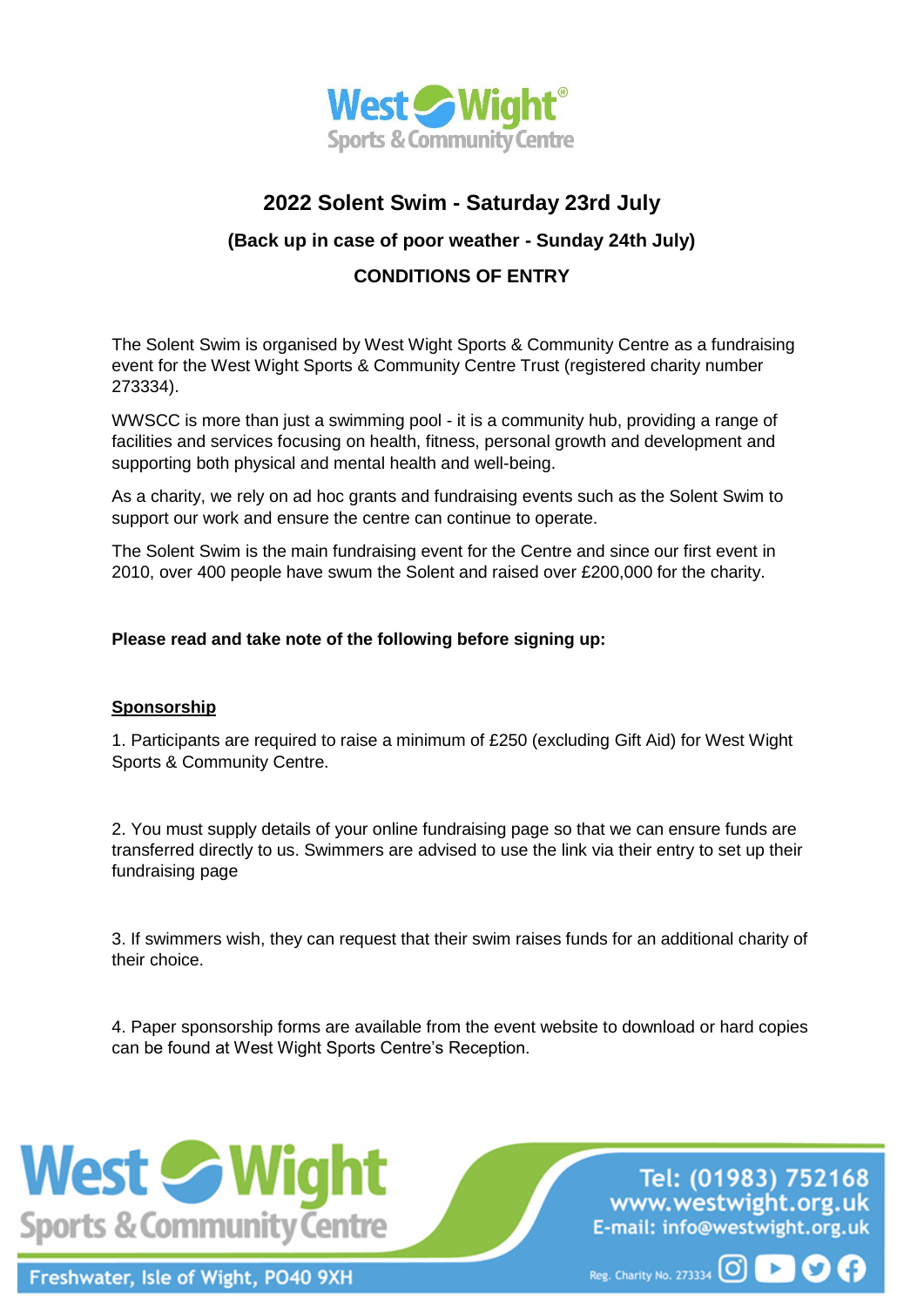5. All funds raised must go to West Wight Sports & Community Centre Trust (reg. charity 273334), but on completion of all the 2022 Solent Swim fundraising, West Wight Sports & Community Centre will, at its discretion, make a donation to the charity of the participants' choice. A maximum of 50% of anything raised over and above £250 may be donated by West Wight Sports & Community Centre to the other chosen charity. Gift aid will be retained by WWSCC.

#### **Cancellation**

1. West Wight Sports & Community Centre Trust and its representatives take responsibility for the event. It reserves the right to cancel, or postpone at any time if deemed necessary. If the event is postponed the reserve date is Sunday 24th July. Participants should keep this date free and note that on several occasions we have had to use the back-up date due to bad weather conditions.

2. The event will not take place in adverse weather conditions. The organisers will instruct swimmers of this decision as soon as possible and practical. Communication of this will be via email and/or website

3. Any swimmer can be withdrawn from the swim by the organisers on the grounds of health and safety at any time. During the swim, this will involve being taken to a safety boat.

#### **Prerequisite Events**

1. Swimmers will be given the opportunity to take part in two safety and training events in the sea at Colwell Bay before the event. These are not compulsory. However, if you do not attend, you will be required to provide evidence of your ability and sign a disclaimer to this effect. These will be on: Sunday 26th June at 1000, or Tuesday 5th July at 1900

2. Please note that the rescue and recovery sessions are in the sea – you will be required to swim a short distance and be instructed in safety and survival (and then to demonstrate your capability). You will be accompanied by kayakers. All swimmers including those who are experienced are urged to make every effort to attend these sessions.

3. Swimmers will be required to provide evidence of their ability to swim 100 lengths of West Wight's 25m Swimming Pool (or equivalent) on or before Saturday 25th June. This should be timed and swimmers must demonstrate their ability to complete this in under 90 minutes. If you have not completed and submitted your 100 length time beforehand, you will be required to do so on the 25th June. Please indicate on your form what time you wish to attend 15:15 OR 16:00



Freshwater, Isle of Wight, PO40 9XH

Tel: (01983) 752168 www.westwight.org.uk E-mail: info@westwight.org.uk

 $\blacktriangleright$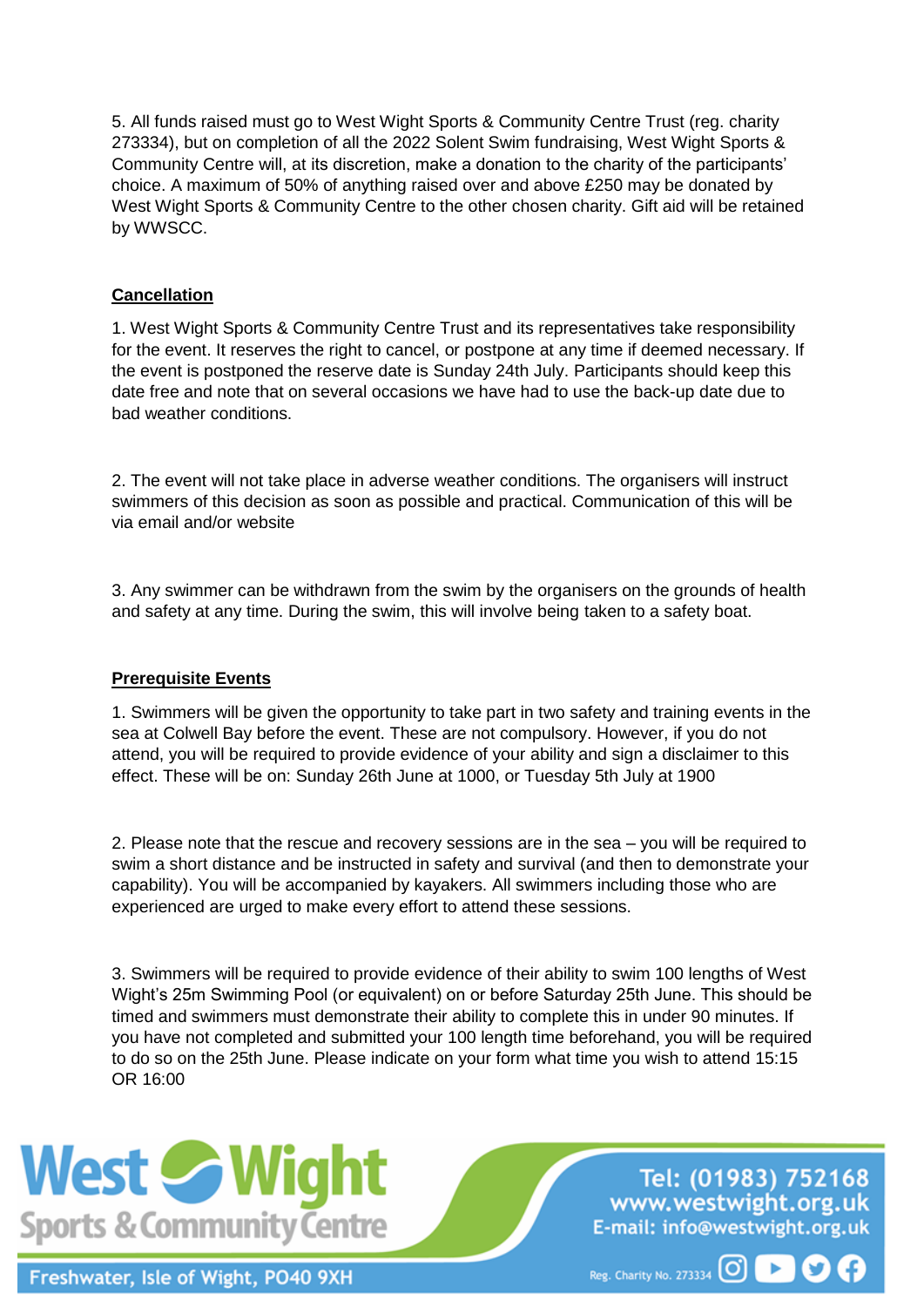#### **Safety Briefing**

All swimmers must attend the pre-event safety briefing at West Wight Sports & Community Centre on Friday 22nd July 2022 at 1900. This is compulsory and non-attendance will result in swimmers not being able to take part in the swim.

#### **Training**

1. Swimmers are responsible for their own health and fitness. Swimmers are expected to:

- A. complete, honestly the attached medical questionnaire.
- B. inform organisers of any changes to their health after their entry has been submitted
- C. allow organisers to consult their medical representative for advice regarding any medical issues
- D. ensure they train regularly and are capable of swimming the distance
- E. ensure they train in the sea on a regular basis before the event and have practised swimming in the outfit they intend to wear on the day. (You should note that swimming in the sea is very different to swimming in a pool and that wearing a wetsuit or rash vest is very different to swimming in a swimsuit. All these things can affect your buoyancy, body temperature and mobility when swimming)

2. Training for the swim is at the swimmers risk. You are advised to train with others in the sea and to have at least one person on shore watching you.

#### **Event Details**

1. The Solent Swim will take place on Saturday 23rd July 2022 and will be an early morning start (times to be confirmed)

2. In the event of cancellation on the Saturday – the swim will be rearranged for Sunday 24th July.

3. Swimmers should be aware that they will be in the sea for up to or more than an hour and will be travelling across to Hurst Castle in an exposed RIB. Hypothermia is therefore a concern and swimmers must wear suitable attire for the swim and be sure to have warm clothing to change into at Colwell. Organisers will collect and keep safe any possessions during the swim.

4. Swimmers will be provided with a coloured swimming hat which they must wear.



Freshwater, Isle of Wight, PO40 9XH

Tel: (01983) 752168 www.westwight.org.uk E-mail: info@westwight.org.uk

 $\blacktriangleright$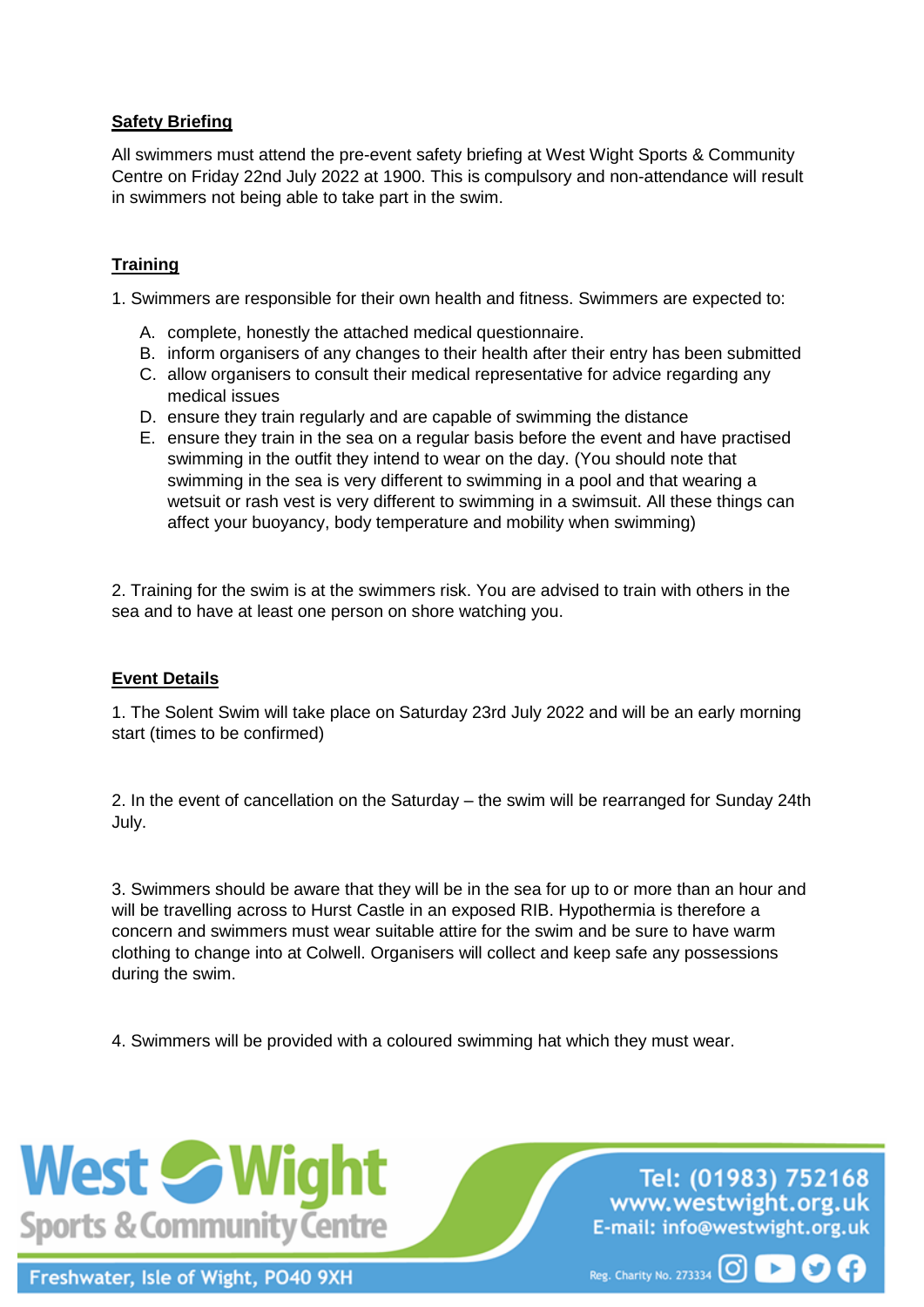5. The Swim is a 1.3 mile crossing of the Solent starting at Hurst Point and ending at Colwell Bay, Isle of Wight.

6. The swim is not a race. Swimmers will be paired with a swimmer of a similar speed and will be expected to stay together with the kayaker allotted to them.

7. All swimmers must be aged 18 years or over on the date of the swim

8. Communication will be via email. Regular updates and messages will be sent before the event. Swimmers **MUST** ensure they are able to access these and take note of them.

9. Start time is crucial and dependent upon tides. Late comers at Yarmouth will not be waited for. Under no circumstances should swimmers attempt the swim unless they have been registered by the organisers.

#### **Deposit**

1. Upon receipt of the non refundable £25 deposit and all completed documents, West Wight Sports & Community Centre will provide swim membership free of charge (terminating on the day of the swim). You will be issued with a membership card (unless you already have one) which should be presented at reception every time you swim. Please ensure you speak to a member of staff if you wish to claim your free membership. West Wight Sports & Community Centre reserves the right to seek payment for the membership should the swimmer not take part.



Freshwater, Isle of Wight, PO40 9XH

Tel: (01983) 752168 www.westwight.org.uk E-mail: info@westwight.org.uk

Þ.

M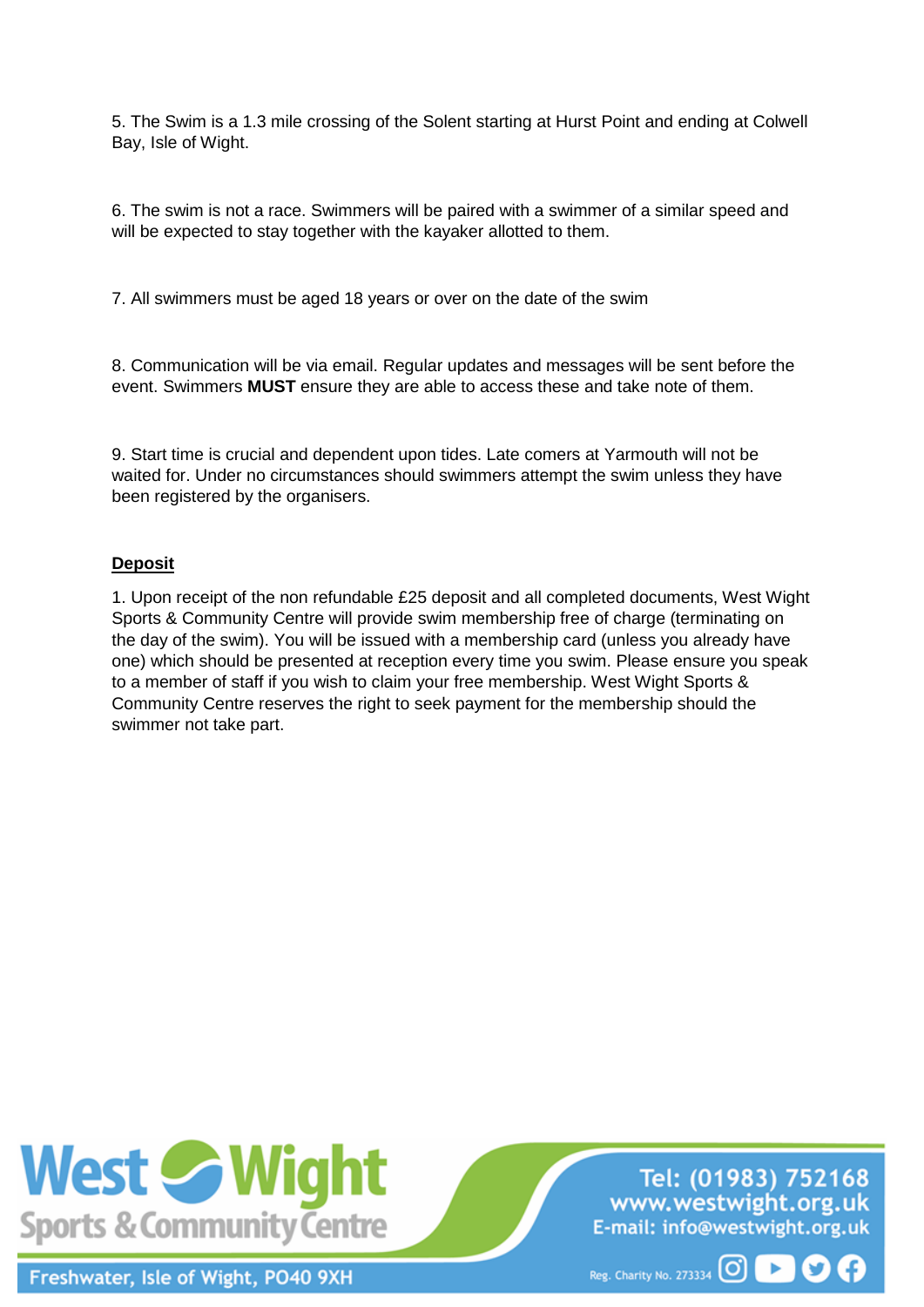

# **Solent Swim - 23rd July 2022 Application Form**

| <b>Personal Details</b>                        |           |
|------------------------------------------------|-----------|
| Name of Swimmer:                               | DoB:      |
| Address:                                       |           |
|                                                | Postcode: |
| Email:                                         | Phone:    |
| T-Shirt Size: (Please circle appropriate size) |           |
| XS.<br>S<br>M<br>XL<br>XXL<br>$\mathbf{1}$     |           |

| <b>Emergency Contact Details</b> |           |
|----------------------------------|-----------|
| Name:                            |           |
| <b>Relationship to Swimmer:</b>  |           |
| Address:                         |           |
|                                  | Postcode: |
| Email:                           | Phone:    |

#### **100 Length Swim**  Preferred time of 100 length swim on Saturday 25<sup>th</sup> June. Please tick preferred time below Saturday 25<sup>th</sup> June at 15:15 Saturday 25<sup>th</sup> June at 16:00

#### **Rescue & Recovery Practice**

Two sessions will be held in Cowell Bay prior to the event. All swimmers and kayakers are invited to attend. Please indicate below your preferred date/time.

Sunday 26th June at 10:00

Tuesday 5th July at 19:00

Alternatively, I have completed a rescue session on previous swims organised by WWSCC and/or I am a competent swimmer and I am confident that I know what to do in the event of an emergency

#### **Payment**

I enclose my non-refundable £25



Freshwater, Isle of Wight, PO40 9XH

Tel: (01983) 752168 www.westwight.org.uk E-mail: info@westwight.org.uk

Reg. Charity No. 273334 0